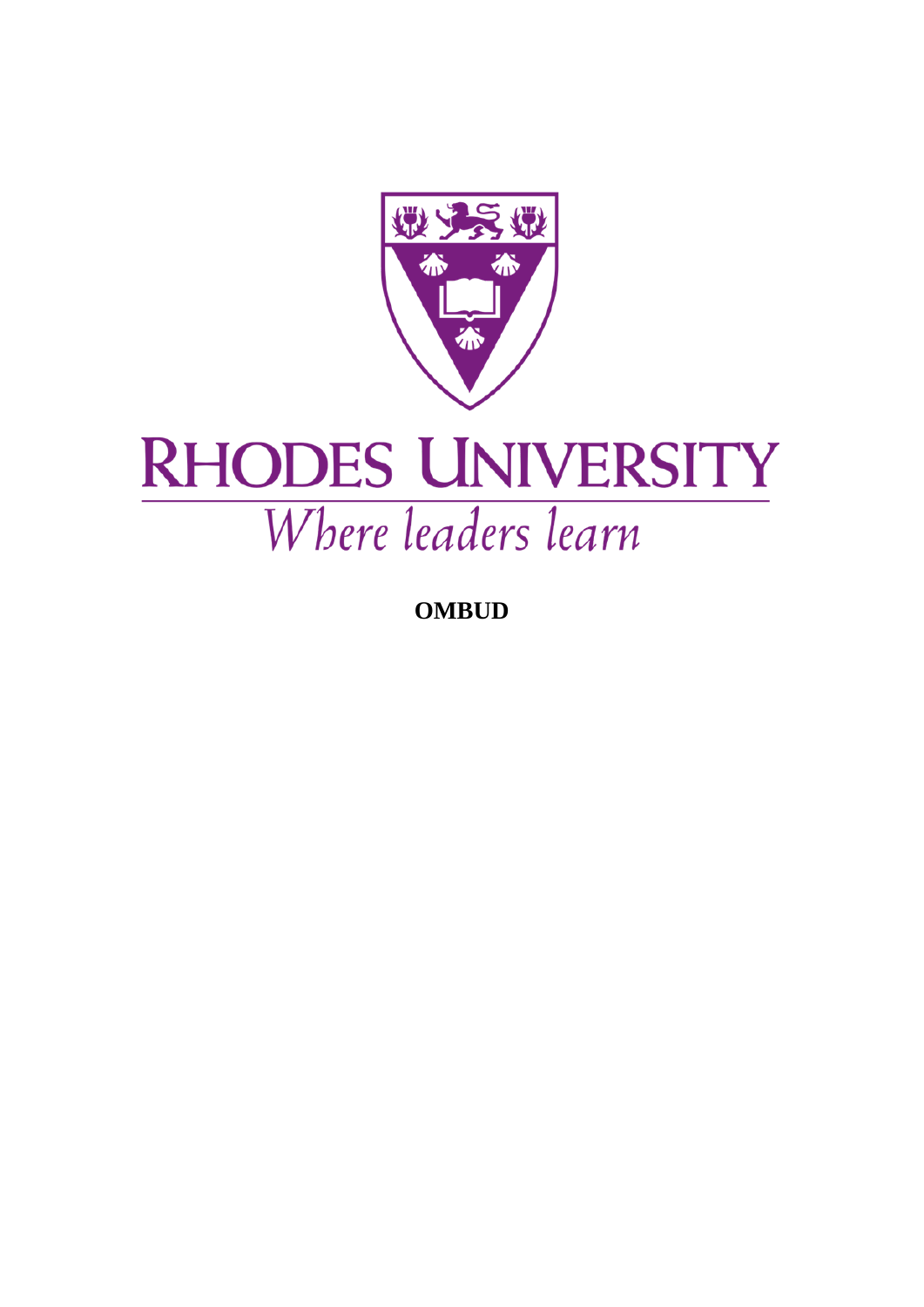## **TERMS OF REFERENCE- OMBUD**

- 1.1 The office of an ombudsman ("the office") has been created to assist persons or entities of the university (i.e. current and former students and their parents, academic, administrative and support staff, service providers and visitors) to resolve problems that remain unresolved, despite such problem having been through all the university's prescribed processes.
- 1.2 The university shall provide contact details, including an address, to which complaints, problems or concerns shall be referred to, for the attention of the ombudsman.
- 1.3 The office has not been established to replace any of the university's existing structures and any person or entity with a problem must first refer any such problem to the university's existing structures before referring such a problem to the ombudsman.
- 1.4 Notwithstanding the above, in the event that there may be complaints to be made by way of whistleblowing, such complaints shall be reported by the whistle-blower directly to the office of the Ombudsman, which shall have exclusive powers to investigate such complaints and report the outcome of his or her investigation to the Audit and Risk Committee of the University Council.
- 1.5 The office is independent from the university's structures and is not an agent for the university or any of its structures.
- 1.6 The office shall:
	- i. be accessible and informal; and
	- ii. treat complaints or problems promptly and confidentially, in a fair and dignified manner;
- 1.7 The type of issues that may be referred to the ombudsman shall include, but not be limited to the following:
	- i. an unresolved problem that has been through the university's prescribed processes;
	- ii. a complaint that had been treated unfairly by one or more of the university's structures; and;
	- iii. a sensitive matter that needs to be discussed in confidence with the assurance that confidentiality will be observed;
- 1.8 The office shall:
	- i. analyse and investigate the complaint;
	- ii. invite the implicated person or structure to respond to the complaint (without compromising confidentiality and without adjudicating the complaint);
	- iii. identify the issues;
	- iv. provide advice and guidance on the manner in which to solve problems arising from or related to the university's rules, policies, practises and procedures;
	- v. mediate in search of a solution, and
	- vi. make written recommendations;
- 1.9 The office has the power to consider the university's rules, policies, practices and procedures and express an opinion thereon, with a view to advise the university administrators;
- 1.10 The office must give written reasons to a complainant in the event of declining to assist the complainant;
- 1.11 The office shall not:
	- i. make decisions for or on behalf of the university;
	- ii. act as agent of the person or entity that referred the complaint to it;
	- iii. award compensation to a complainant;
	- iv. give advice on academic related complaints or problems;